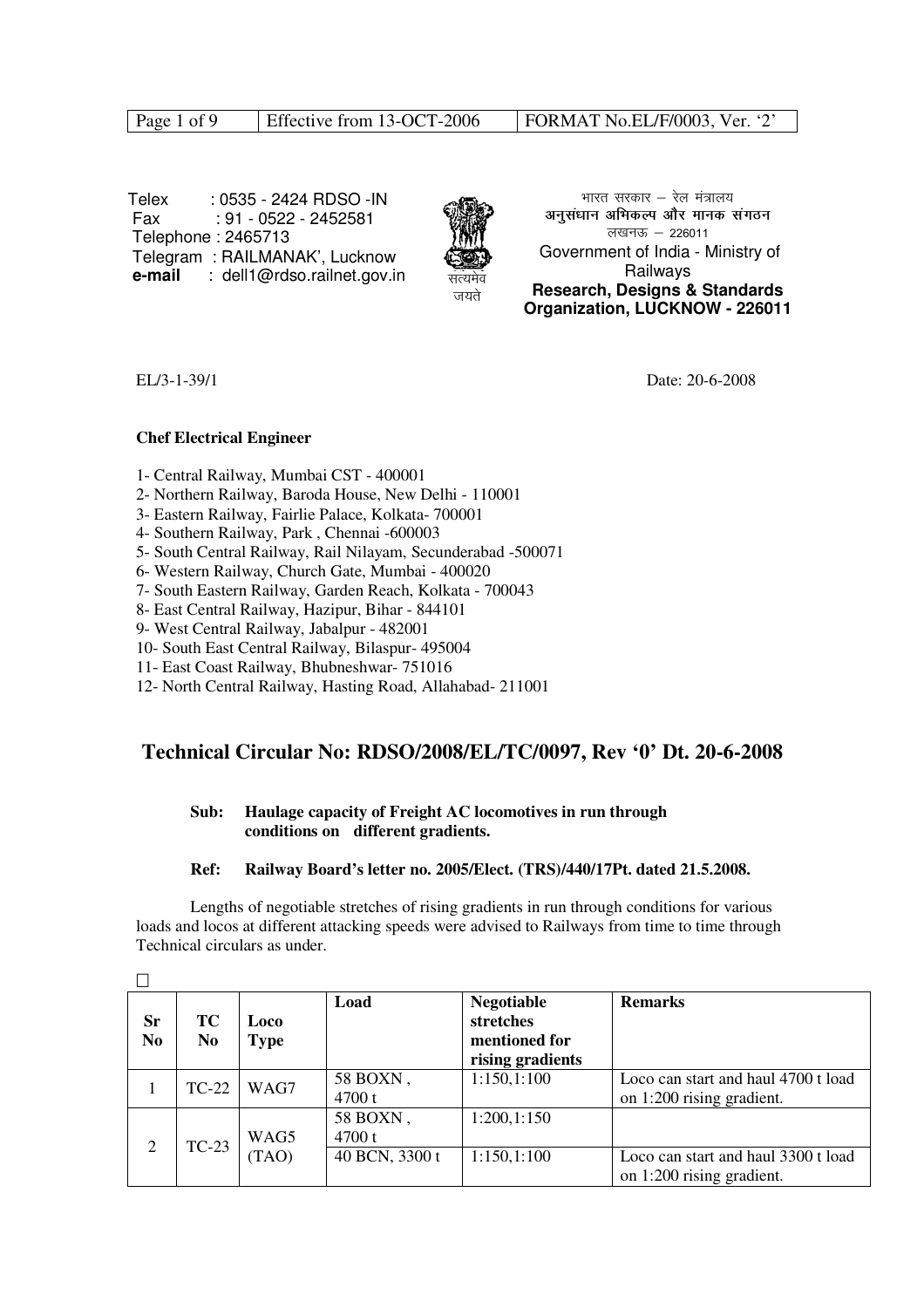Effective from 13-OCT-2006 FORMAT No.EL/F/0003, Ver. '2'

| 3              | <b>TC-24</b> | WAG9  | 58 BOXN,<br>4700t                   | 1:150,1:100       | Loco can start and haul 4700 t load<br>on 1:200 rising gradient.                            |
|----------------|--------------|-------|-------------------------------------|-------------------|---------------------------------------------------------------------------------------------|
|                |              |       | 58 BOXN,<br>4700 t                  | 1:200.1:150       | Loco can start and haul 4700 t load<br>on 1:360 rising gradient.                            |
| $\overline{4}$ | <b>TC-26</b> | WAG5H | 40 BCN, 3300 t                      | 1:150,1:100       | Loco can start and haul 3300 t load<br>on 1:200 rising gradient.                            |
| 5              | <b>TC-86</b> | WAG7  | 58 BOXN(CC+6)<br>5062t              | 1:150,1:100       | Loco can negotiate 5062 t load on<br>1:200 rising gradient with speed<br>more than 20 kmph. |
|                |              |       | 58 BOXN<br>$(CC+10)$ , 5294 t       | 1:200,1:150,1:100 |                                                                                             |
| 6              | <b>TC-87</b> | WAG5  | $\overline{58}$ BOXN(CC+6)<br>5062t | 1:200,1:150,1:100 |                                                                                             |
|                |              | (TAO) | 58 BOXN<br>$(CC+10)$ , 5294 t       | 1:200,1:150,1:100 |                                                                                             |
| 7              | <b>TC-88</b> | WAG9  | 58 BOXN(CC+6)<br>5062t              | 1:150,1:100       | Loco can start and haul 5062 t on<br>1:200 rising gradient.                                 |
|                |              |       | 58 BOXN<br>$(CC+10)$ 5294 t         | 1:150,1:100       |                                                                                             |
| 8              | <b>TC-89</b> | WAG5H | 58 BOXN(CC+6)<br>5062t              | 1:200,1:150,1:100 |                                                                                             |
|                |              |       | 58 BOXN<br>$(CC+10)$ , 5294 t       | 1:200,1:150,1:100 |                                                                                             |
|                |              | WAG5  | 40 BCN(CC+6),<br>3491t              | 1:200,1:150,1:100 | Loco can start and haul 3300 t on<br>1:200 rising gradient.                                 |
|                |              |       | $40BCN(CC+6+2)$<br>3571t            | 1:200,1:150,1:100 |                                                                                             |
|                |              | (TAO) | 48 BTPN(4000t)                      | 1:200,1:150,1:100 |                                                                                             |
|                |              |       | 58 BOXN(4714t)                      | 1:100             |                                                                                             |
|                |              |       | 58 BOXN<br>$(CC+6+2), 5178t$        | 1:200,1:150,1:100 |                                                                                             |
|                |              |       | 40 BCN(CC+6),<br>3491t              | 1:200,1:150,1:100 | Loco can start and haul 3300 t on<br>1:200 rising gradient.                                 |
|                |              |       | 40 BCN<br>$(CC+6+2), 3571t$         | 1:200,1:150,1:100 |                                                                                             |
|                |              | WAG5H | 48 BTPN(4000t)                      | 1:200,1:150,1:100 |                                                                                             |
| 9              | <b>TC-95</b> |       | 58 BOXN(4714t)                      | 1:100             |                                                                                             |
|                |              |       | 58 BOXN                             | 1:200,1:150,1:100 |                                                                                             |
|                |              |       | $(CC+6+2), 5178t$                   |                   |                                                                                             |
|                |              |       | 40 BCN(3300t)                       | 1:100             | Loco can start and haul 3300 t on<br>1:150 rising gradient.                                 |
|                |              |       | 40 BCN(CC+6),<br>3491t              | 1:100             | Loco can start and haul 3491 t on<br>1:150 rising gradient.                                 |
|                |              |       | 40 BCN<br>$(CC+6+2), 3571t$         | 1:100             | Loco can start and haul 3571 t on<br>1:150 rising gradient.                                 |
|                |              | WAG7  | 48 BTPN(4000t)                      | 1:150,1:100       | Loco can start and haul 4000 t on<br>1:200 rising gradient.                                 |
|                |              |       | 58 BOXN(CC+6)<br>5062t              | 1:200             | Loco can start and haul 4714 t on<br>1:200 rising gradient.                                 |
|                |              |       | 58 BOXN<br>$(CC+6+2), 5178t$        | 1:200,1:150,1:100 |                                                                                             |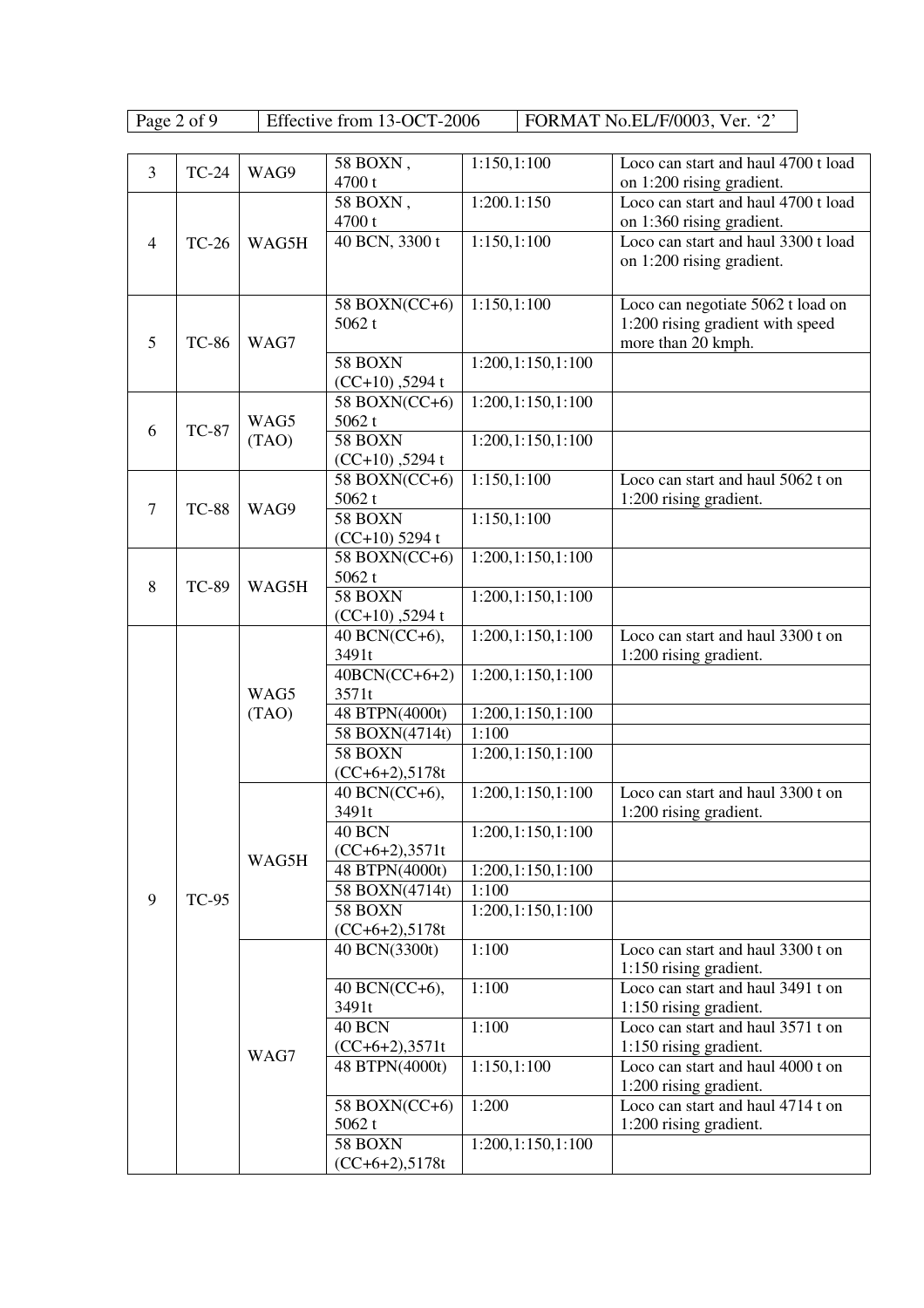| Page 3 of 9 | Effective from 13-OCT-2006 | FORMAT No.EL/F/0003, Ver. $2$ |
|-------------|----------------------------|-------------------------------|
|-------------|----------------------------|-------------------------------|

|  |        | 40 BCN(3300t)     | 1:100             | Loco can start and haul 3300 t on             |
|--|--------|-------------------|-------------------|-----------------------------------------------|
|  |        |                   |                   | 1:150 rising gradient.                        |
|  |        | 40 BCN(CC+6),     | 1:100             | Loco can start and haul 3491 t on             |
|  |        | 3491t             |                   | 1:150 rising gradient.                        |
|  |        | 40 BCN            | 1:100             | Loco can start and haul 3571 t on             |
|  | WAG9   | $(CC+6+2), 3571t$ |                   | 1:150 rising gradient.                        |
|  |        | 48 BTPN(4000t)    | 1:100             | Loco can start and haul 4000 t on             |
|  |        |                   |                   | 1:150 rising gradient.                        |
|  |        | 58 BOXN           | 1:200,1:150,1:100 | Loco can start and haul 5062 t on             |
|  |        | $(CC+6+2), 5178t$ |                   | 1:200 rising gradient.                        |
|  |        | 58 BOXN           | 1:200             |                                               |
|  |        | $(CC+10)$ ,5294t  |                   |                                               |
|  |        | 40 BCN            | 1:100             | Loco can start and haul 3571 t on             |
|  |        | $(CC+6+2), 3571t$ |                   | 1:150 rising gradient.                        |
|  |        | 48 BTPN(4000t)    | 1:100             | Loco can start and haul 4000 t on             |
|  |        |                   |                   | 1:150 rising gradient.                        |
|  | 2WAG5  | 58 BOXN(4714t)    | 1:100             | Loco can start and haul 4714 t on             |
|  |        |                   |                   | 1:150 rising gradient.                        |
|  | (TAO)  | 58 BOXN(CC+6)     | 1:100             | Loco can start and haul $5062$ t on           |
|  | MU     | 5062t             |                   | 1:150 rising gradient.                        |
|  |        | 58 BOXN           | 1:100             | Loco can start and haul 5178 t on             |
|  |        | $(CC+6+2), 5178t$ |                   | 1:150 rising gradient.                        |
|  |        | 58 BOXN           | 1:100             | Loco can start $5294$ t on $1:\overline{150}$ |
|  |        | $(CC+10)$ ,5294t  |                   | rising gradient.                              |
|  |        | 48 BTPN(4000t)    | 1:100             | Loco can start and haul 4000 t on             |
|  |        |                   |                   | 1:150 rising gradient.                        |
|  |        | 58 BOXN(4714t)    | 1:100             | Loco can start and haul 4714 t on             |
|  |        |                   |                   | 1:150 rising gradient.                        |
|  | 2WAG5H | 58 BOXN(CC+6)     | 1:100             | Loco can start and haul 5062 t on             |
|  | MU     | 5062t             |                   | 1:150 rising gradient.                        |
|  |        | 58 BOXN           | 1:100             | Loco can start and haul 5178 t on             |
|  |        | $(CC+6+2), 5178t$ |                   | 1:150 rising gradient.                        |
|  |        | 58 BOXN           | 1:100             | Loco can start and haul 5294 t on             |
|  |        | $(CC+10)$ ,5294t  |                   | 1:150 rising gradient.                        |

However, Railway Board has advised vide letter no. 2005/Elect.(TRS)/440/17Pt. dated 21.5.2008 on different lengths of negotiable stretches of rising gradients for various loadings i.e. CC+4+2 and CC+8+2 and various locos at different attacking speeds for trains with 59 BOXN and 41 BCN formation. Computer simulations have been done at RDSO for following combinations to arrive at the lengths of stretches which can be negotiated in run through conditions at various attacking speeds are given in table No. 1 to 14 at Annexure-I for Single WAG7 Loco and table No. 15 to 26 at Annexure-II for Single WAG9 Loco.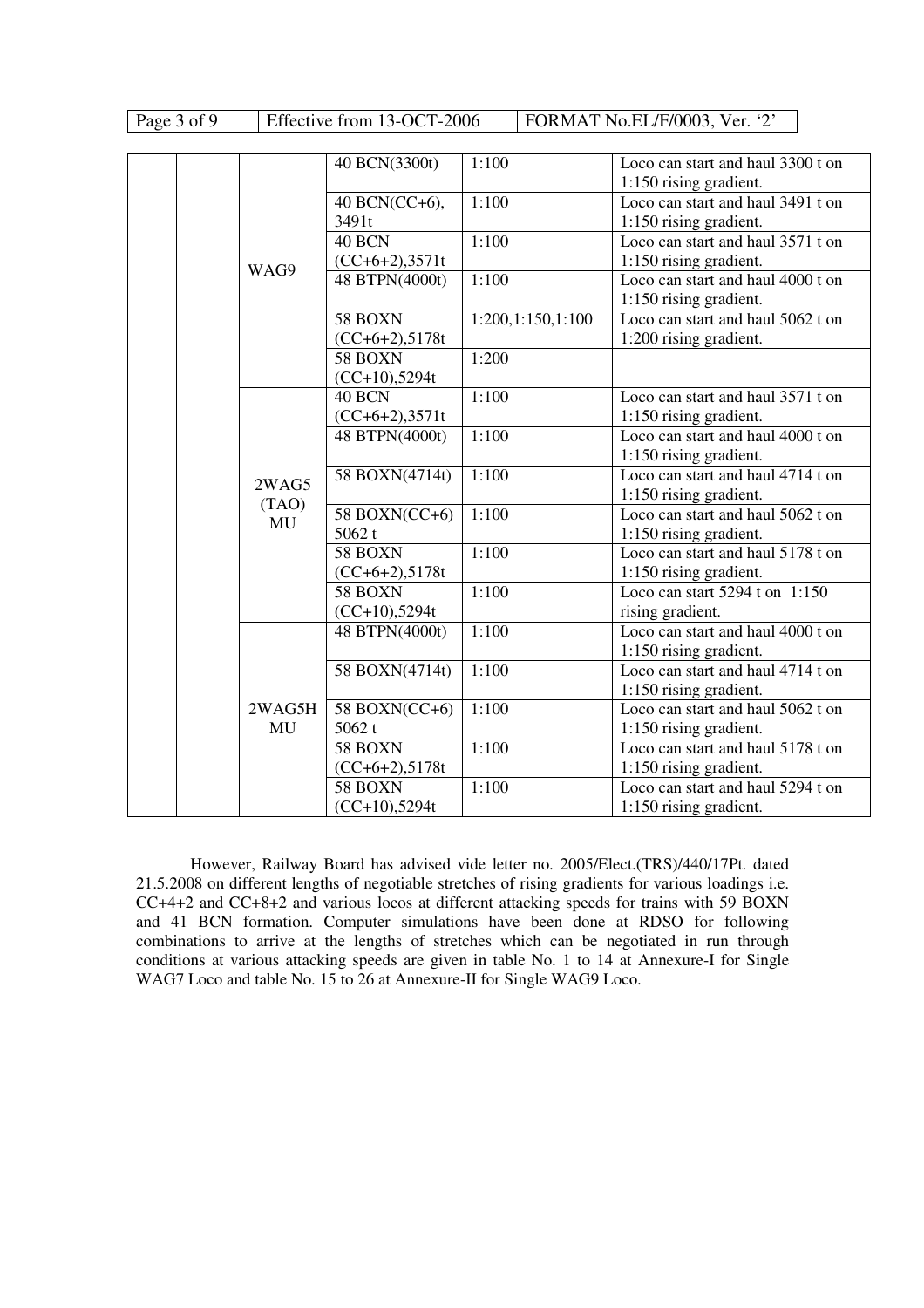Page 4 of 9 Effective from 13-OCT-2006 FORMAT No.EL/F/0003, Ver. '2'

|      |       | Loads                               |                         |                |                 |                 |                 |  |
|------|-------|-------------------------------------|-------------------------|----------------|-----------------|-----------------|-----------------|--|
|      |       | 41BCN                               | 41BCN                   | 41BCN          | 59BOXN          | 59BOXN          | 59BOXN          |  |
| Loco | Grade | $+1BV$                              | $+1BV$                  | $+1BV$         | $+1BV$          | $+1BV$          | $+1BV$          |  |
|      |       | $(CC+6)$                            | $(CC+6+2)$              | $(CC+10)$      | $(CC+6)$        | $(CC+6+2)$      | $(CC+10)$       |  |
|      |       | 3593t                               | 3675t                   | 3757t          | 5164t           | 5164t           | 5164t           |  |
|      | 1:200 | Loco can start and haul             |                         |                | Table No.<br>1  | Table No.<br>2  | Table No.<br>3  |  |
| WAG7 | 1:150 | Loco<br>can<br>and<br>start<br>haul | Table No.<br>4          | Table No.<br>5 | Table No.<br>6  | Table No.<br>7  | Table No.<br>8  |  |
|      | 1:100 | Table No.<br>9                      | TableNo.<br>10          | TableNo.<br>11 | TableNo.<br>12  | TableNo.<br>13  | TableNo.<br>14  |  |
| WAG9 | 1:200 |                                     | Loco can start and haul |                | Table No.<br>15 | Table No.<br>16 | Table No.<br>17 |  |
|      | 1:150 |                                     | Loco can start and haul |                | Table No.<br>18 | Table No.<br>19 | Table No.<br>20 |  |
|      | 1:100 | Table No.<br>21                     | TableNo.<br>22          | TableNo.<br>23 | TableNo.<br>24  | TableNo.<br>25  | TableNo.<br>26  |  |

 Railways are requested to conduct field trials on the above guidelines in different sections. Based on such trials, you may issue guidelines to Loco pilots to enable them negotiate such stretches successfully without causing stalling and overloading of electrical equipments. RDSO may be kept apprised of the developments

> (Ganesh) For Director General/Elec.

Encl: Annexure – I & II

Distribution: As per standard mailing list no. EL/M/0019 Amendment-3.

(Ganesh) For Director General/Elec.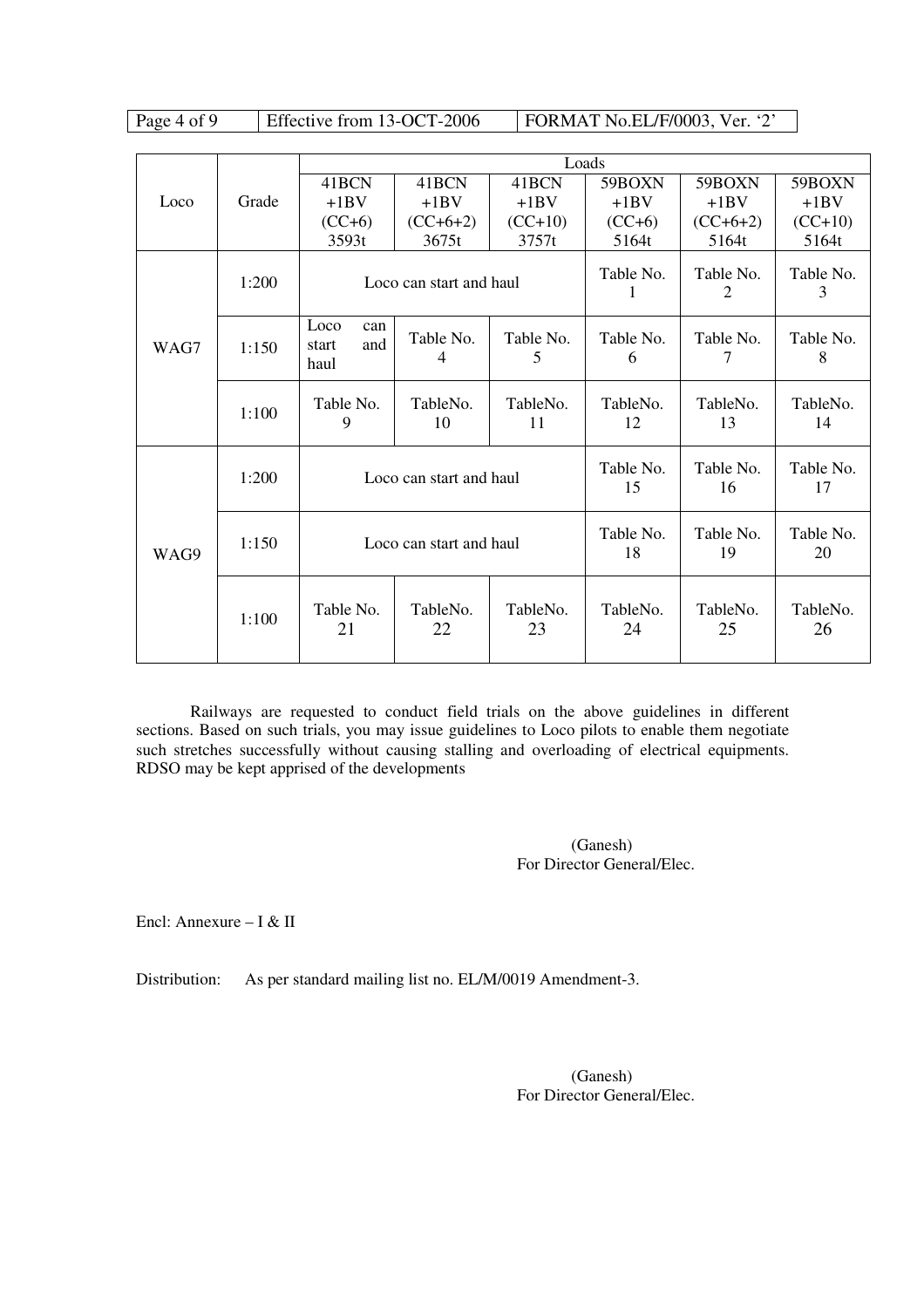| Page 5 of 9<br>Effective from 13-OCT-2006 | FORMAT No.EL/F/0003, Ver. '2' |  |
|-------------------------------------------|-------------------------------|--|
|-------------------------------------------|-------------------------------|--|

# **Annexure-I**

٦

 $\overline{\phantom{a}}$ 

## **Negotiable length of stretches on various rising gradients with single WAG7 loco**

| TABLE-1                                                          |                   |        |  |  |  |  |  |
|------------------------------------------------------------------|-------------------|--------|--|--|--|--|--|
| Grade:<br>1:200 Compensated<br>59BOXN+1BV (CC+6), 5164T<br>Load: |                   |        |  |  |  |  |  |
| Attacking                                                        | Max.length which  | Exit   |  |  |  |  |  |
| Speed                                                            | can be negotiated | Speed  |  |  |  |  |  |
| (KMPH)                                                           | (Km.)             | (KMPH) |  |  |  |  |  |
| 20                                                               | 3.5               | 19.0   |  |  |  |  |  |
| 30                                                               | 5.0               | 26.0   |  |  |  |  |  |
| 40                                                               | 6.0               | 33.0   |  |  |  |  |  |
| 50                                                               | 7.0               | 37.5   |  |  |  |  |  |
| 60                                                               | 8.5               | 40.0   |  |  |  |  |  |
| 70                                                               | 9.0               | 40.5   |  |  |  |  |  |

|           | TABLE-3                   |        | TABLE-4                     |                 |  |
|-----------|---------------------------|--------|-----------------------------|-----------------|--|
|           | Grade: 1:200 Compensated  |        | 1:150 Compensated<br>Grade: |                 |  |
| Load:     | 59BOXN+1BV (CC+10), 5400T |        | Load:                       | 41BCN+1BV (CC+6 |  |
| Attacking | Max.length which          | Exit   | Attacking                   | Max.length w    |  |
| Speed     | can be negotiated         | Speed  | Speed                       | can be negoti   |  |
| (KMPH)    | (Km.)                     | (KMPH) | (KMPH)                      | (Km.)           |  |
| 20        | 2.5                       | 16.0   | 20                          | 4.0             |  |
| 30        | 4.0                       | 22.0   | 30                          | 8.0             |  |
| 40        | 5.0                       | 30.0   | 40                          | 8.5             |  |
| 50        | 6.0                       | 35.5   | 50                          | 9.0             |  |
| 60        | 7.5                       | 37.0   | 60                          | 9.5             |  |
| 70        | 8.0                       | 39.5   | 70                          | 10.0            |  |

|           | TABLE-5                  |        | TABLE-6                  |                 |  |
|-----------|--------------------------|--------|--------------------------|-----------------|--|
|           | Grade: 1:150 Compensated |        | Grade: 1:150 Compensated |                 |  |
| Load:     | 41BCN+1BV (CC+10), 3757T |        | Load:                    | 59BOXN+1BV (CC- |  |
| Attacking | Max.length which         | Exit   | Attacking                | Max.length w    |  |
| Speed     | can be negotiated        | Speed  | Speed                    | can be negoti   |  |
| (KMPH)    | (Km.)                    | (KMPH) | (KMPH)                   | (Km.)           |  |
| 20        | 4.0                      | 20.0   | 20                       | NR.             |  |
| 30        | 6.0                      | 30.0   | 30                       | 1.0             |  |
| 40        | 8.0                      | 40.0   | 40                       | 2.0             |  |
| 50        | 8.5                      | 41.0   | 50                       | 3.0             |  |
| 60        | 9.0                      | 42.0   | 60                       | 3.5             |  |
| 70        | 10.0                     | 42.5   | 70                       | 4.75            |  |
| $\cdots$  | 1.1<br>(0.7)             |        |                          |                 |  |

\*NR means "Not Recommended"

| TABLE-1                                                    |                   |        |  |           | TABLE-2                                                |        |
|------------------------------------------------------------|-------------------|--------|--|-----------|--------------------------------------------------------|--------|
| de:<br>1:200 Compensated<br>59BOXN+1BV (CC+6), 5164T<br>d: |                   |        |  | Load:     | Grade: 1:200 Compensated<br>59BOXN+1BV (CC+6+2), 5282T |        |
| acking                                                     | Max.length which  | Exit   |  | Attacking | Max.length which                                       | Exit   |
| oeed                                                       | can be negotiated | Speed  |  | Speed     | can be negotiated                                      | Speed  |
| MPH)                                                       | (Km.)             | (KMPH) |  | (KMPH)    | (Km.)                                                  | (KMPH) |
| 20                                                         | 3.5               | 19.0   |  | 20        | 3.0                                                    | 17.5   |
| 30                                                         | 5.0               | 26.0   |  | 30        | 4.5                                                    | 24.0   |
| 40                                                         | 6.0               | 33.0   |  | 40        | 5.5                                                    | 31.5   |
| $\overline{50}$                                            | 7.0               | 37.5   |  | 50        | 6.5                                                    | 36.5   |
| 60                                                         | 8.5               | 40.0   |  | 60        | 8.0                                                    | 37.5   |
| 70                                                         | 9.0               | 40.5   |  | 70        | 8.5                                                    | 40.0   |

| TABLE-4 |  |  |
|---------|--|--|
|         |  |  |

| de: 1:200 Compensated |                           |        |                                    | Grade: 1:150 Compensated |        |
|-----------------------|---------------------------|--------|------------------------------------|--------------------------|--------|
| d:                    | 59BOXN+1BV (CC+10), 5400T |        | 41BCN+1BV (CC+6+2), 3675T<br>Load: |                          |        |
| acking                | Max.length which          | Exit   | Attacking                          | Max.length which         | Exit   |
| oeed                  | can be negotiated         | Speed  | Speed                              | can be negotiated        | Speed  |
| MPH)                  | (Km.)                     | (KMPH) | (KMPH)                             | (Km.)                    | (KMPH) |
| 20                    | 2.5                       | 16.0   | 20                                 | 4.0                      | 20.0   |
| 30                    | 4.0                       | 22.0   | 30                                 | 8.0                      | 30.0   |
| 40                    | 5.0                       | 30.0   | 40                                 | 8.5                      | 40.0   |
| $\overline{50}$       | 6.0                       | 35.5   | 50                                 | 9.0                      | 42.5   |
| 60                    | 7.5                       | 37.0   | 60                                 | 9.5                      | 43.0   |
| 70                    | 8.0                       | 39.5   | 70                                 | 10.0                     | 43.5   |

| TABLE-5                                                 |                   |        |                               |        | TABLE-6                                              |        |
|---------------------------------------------------------|-------------------|--------|-------------------------------|--------|------------------------------------------------------|--------|
| de: 1:150 Compensated<br>41BCN+1BV (CC+10), 3757T<br>d: |                   |        |                               | Load:  | Grade: 1:150 Compensated<br>59BOXN+1BV (CC+6), 5164T |        |
| acking                                                  | Max.length which  | Exit   | Max.length which<br>Attacking |        |                                                      | Exit   |
| oeed                                                    | can be negotiated | Speed  |                               | Speed  | can be negotiated                                    | Speed  |
| MPH)                                                    | (Km.)             | (KMPH) |                               | (KMPH) | (Km.)                                                | (KMPH) |
| 20                                                      | 4.0               | 20.0   |                               | 20     | <b>NR</b>                                            |        |
| 30                                                      | 6.0               | 30.0   |                               | 30     | 1.0                                                  | 22.0   |
| 40                                                      | 8.0               | 40.0   |                               | 40     | 2.0                                                  | 26.5   |
| $\overline{50}$                                         | 8.5               | 41.0   |                               | 50     | 3.0                                                  | 30.0   |
| 60                                                      | 9.0               | 42.0   |                               | 60     | 3.5                                                  | 36.0   |
| 70                                                      | 10.0              | 42.5   |                               | 70     | 4.75                                                 | 34.0   |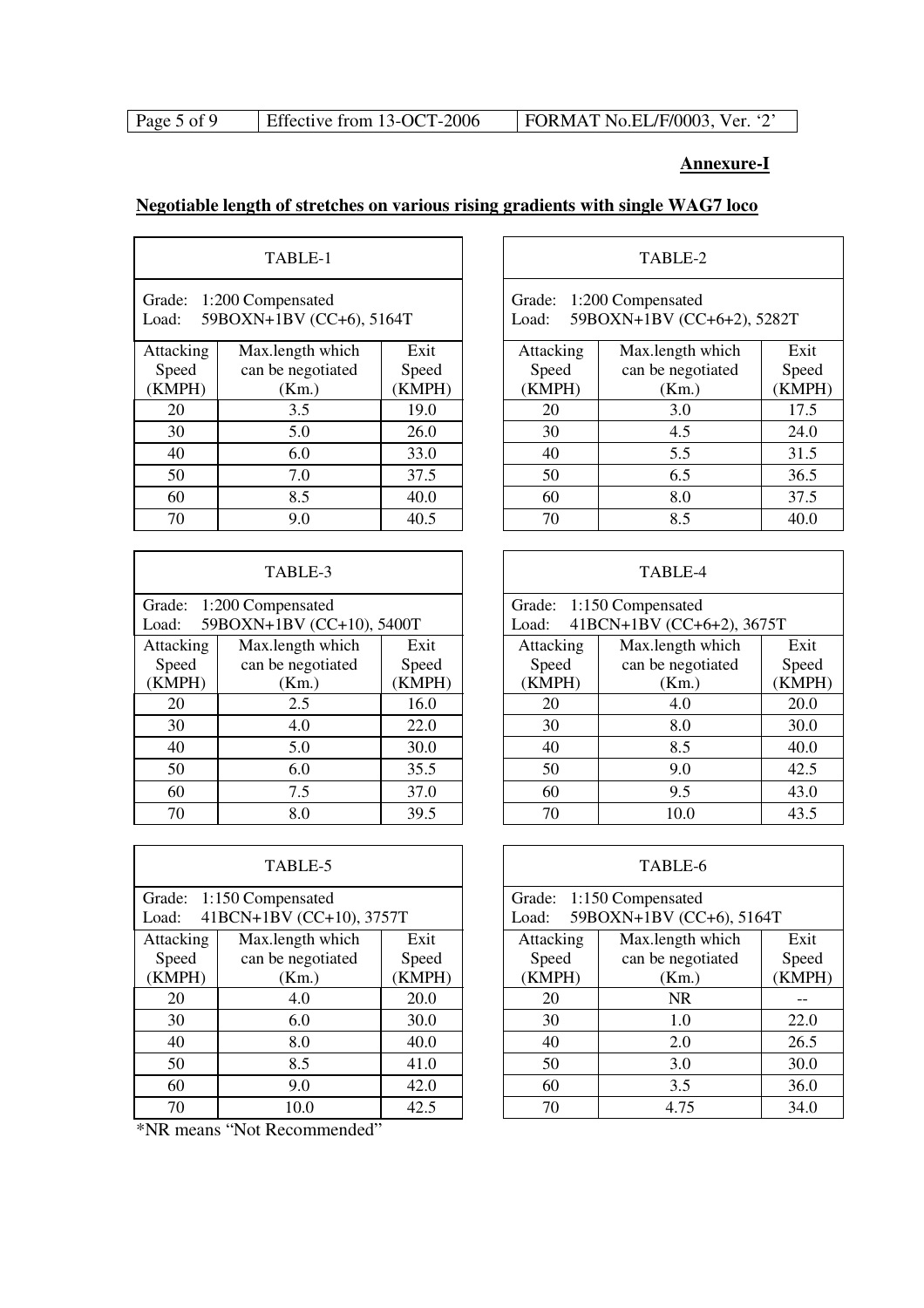Page 6 of 9 Effective from 13-OCT-2006 FORMAT No.EL/F/0003, Ver. '2'

## **Negotiable length of stretches on various rising gradients with single WAG7 loco**

| TABLE-7           |                            |        |  |  |  |  |
|-------------------|----------------------------|--------|--|--|--|--|
|                   | Grade: 1:150 Compensated   |        |  |  |  |  |
| Load:             | 59BOXN+1BV (CC+6+2), 5282T |        |  |  |  |  |
| Attacking         | Max.length which           | Exit   |  |  |  |  |
| Speed             | can be negotiated          | Speed  |  |  |  |  |
| (KMPH)            | (Km.)                      | (KMPH) |  |  |  |  |
| 20                | $NR*$                      |        |  |  |  |  |
| 30                | 1.0                        | 21.5   |  |  |  |  |
| 40                | 2.0                        | 25.5   |  |  |  |  |
| 50                | 2.5                        | 33.0   |  |  |  |  |
| 60                | 3.5                        | 35.0   |  |  |  |  |
| 4.5<br>36.0<br>70 |                            |        |  |  |  |  |

| TABLE-7                                                   |                   |        | TABLE-8   |                                                       |        |  |
|-----------------------------------------------------------|-------------------|--------|-----------|-------------------------------------------------------|--------|--|
| de: 1:150 Compensated<br>59BOXN+1BV (CC+6+2), 5282T<br>d: |                   |        | Load:     | Grade: 1:150 Compensated<br>59BOXN+1BV (CC+10), 5400T |        |  |
| acking                                                    | Max.length which  | Exit   | Attacking | Max.length which                                      | Exit   |  |
| oeed                                                      | can be negotiated | Speed  | Speed     | can be negotiated                                     | Speed  |  |
| MPH)                                                      | (Km.)             | (KMPH) | (KMPH)    | (Km.)                                                 | (KMPH) |  |
| 20                                                        | $NR^*$            |        | 20        | $NR^*$                                                |        |  |
| 30                                                        | 1.0               | 21.5   | 30        | 1.0                                                   | 21.0   |  |
| 40                                                        | 2.0               | 25.5   | 40        | 1.5                                                   | 29.0   |  |
| $\overline{50}$                                           | 2.5               | 33.0   | 50        | 2.5                                                   | 32.0   |  |
| $\overline{60}$                                           | 3.5               | 35.0   | 60        | 3.5                                                   | 33.5   |  |
| 70                                                        | 4.5               | 36.0   | 70        | 4.5                                                   | 34.5   |  |

| TABLE-9                                                      |                   |        |  |           | TABLE-10                                              |       |
|--------------------------------------------------------------|-------------------|--------|--|-----------|-------------------------------------------------------|-------|
| Grade: 1:100 Compensated<br>41BCN+1BV (CC+6), 3593T<br>Load: |                   |        |  | Load:     | Grade: 1:100 Compensated<br>41BCN+1BV (CC+6+2), 3675T |       |
| Attacking                                                    | Max.length which  | Exit   |  | Attacking | Max.length which                                      | Exit  |
| Speed                                                        | can be negotiated | Speed  |  | Speed     | can be negotiated                                     | Speed |
| (KMPH)                                                       | (Km.)             | (KMPH) |  | (KMPH)    | (Km.)                                                 | (KMPF |
| 20                                                           | 0.5               | 12.0   |  | 20        | 0.5                                                   | 11.5  |
| 30                                                           | 0.75              | 21.5   |  | 30        | 0.75                                                  | 21.0  |
| 40                                                           | 1.25              | 28.0   |  | 40        | 1.25                                                  | 27.0  |
| 50                                                           | 2.0               | 31.5   |  | 50        | 2.0                                                   | 30.5  |
| 60                                                           | 2.75              | 33.5   |  | 60        | 2.75                                                  | 32.0  |
| 70                                                           | 3.5               | 35.0   |  | 70        | 3.5                                                   | 33.5  |
|                                                              |                   |        |  |           |                                                       |       |

| TABLE-9                                               |                   |        |                               | TABLE-10 |                                                             |        |  |
|-------------------------------------------------------|-------------------|--------|-------------------------------|----------|-------------------------------------------------------------|--------|--|
| le: 1:100 Compensated<br>1: $41BCN+1BV (CC+6), 3593T$ |                   |        |                               |          | Grade: 1:100 Compensated<br>Load: 41BCN+1BV (CC+6+2), 3675T |        |  |
| acking                                                | Max.length which  | Exit   | Attacking<br>Max.length which |          | Exit                                                        |        |  |
| oeed                                                  | can be negotiated | Speed  |                               | Speed    | can be negotiated                                           | Speed  |  |
| MPH)                                                  | (Km.)             | (KMPH) |                               | (KMPH)   | (Km.)                                                       | (KMPH) |  |
| 20                                                    | 0.5               | 12.0   |                               | 20       | 0.5                                                         | 11.5   |  |
| 30                                                    | 0.75              | 21.5   |                               | 30       | 0.75                                                        | 21.0   |  |
| $\overline{40}$                                       | 1.25              | 28.0   |                               | 40       | 1.25                                                        | 27.0   |  |
| 50                                                    | 2.0               | 31.5   |                               | 50       | 2.0                                                         | 30.5   |  |
| 60                                                    | 2.75              | 33.5   |                               | 60       | 2.75                                                        | 32.0   |  |
| 70                                                    | 35                | 350    |                               | 70       | 35                                                          | 33.5   |  |

| TABLE-11                                                      |                   |        |  |  |  |  |  |
|---------------------------------------------------------------|-------------------|--------|--|--|--|--|--|
| Grade: 1:100 Compensated<br>41BCN+1BV (CC+10), 3757T<br>Load: |                   |        |  |  |  |  |  |
| Attacking                                                     | Max.length which  | Exit   |  |  |  |  |  |
| Speed                                                         | can be negotiated | Speed  |  |  |  |  |  |
| (KMPH)                                                        | (Km.)             | (KMPH) |  |  |  |  |  |
| 20                                                            | $NR*$             |        |  |  |  |  |  |
| 30                                                            | 0.75              | 20.0   |  |  |  |  |  |
| 40                                                            | 1.25              | 26.0   |  |  |  |  |  |
| 50                                                            | 2.0               | 29.0   |  |  |  |  |  |
| 60                                                            | 2.5               | 34.0   |  |  |  |  |  |
| 70                                                            | 3.0               | 38.0   |  |  |  |  |  |

|                                                         | TABLE-11          |        |                                                               | TABLE-12          |        |  |
|---------------------------------------------------------|-------------------|--------|---------------------------------------------------------------|-------------------|--------|--|
| le: 1:100 Compensated<br>41BCN+1BV (CC+10), 3757T<br>ŀ. |                   |        | Grade: 1:100 Compensated<br>59BOXN+1BV (CC+6), 5164T<br>Load: |                   |        |  |
| acking                                                  | Max.length which  | Exit   | Attacking                                                     | Max.length which  | Exit   |  |
| oeed                                                    | can be negotiated | Speed  | Speed                                                         | can be negotiated | Speed  |  |
| MPH)                                                    | (Km.)             | (KMPH) | (KMPH)                                                        | (Km.)             | (KMPH) |  |
| 20                                                      | $NR*$             |        | 20                                                            | $NR^*$            |        |  |
| 30                                                      | 0.75              | 20.0   | 30                                                            | 0.5               | 18.0   |  |
| 40                                                      | 1.25              | 26.0   | 40                                                            | 0.75              | 26.5   |  |
| 50                                                      | 2.0               | 29.0   | 50                                                            | 1.25              | 29.75  |  |
| 60                                                      | 2.5               | 34.0   | 60                                                            | 1.75              | 33.0   |  |
| 70                                                      | 3.0               | 38.0   | 70                                                            | 2.0               | 40.5   |  |

\*NR means "Not Recommended"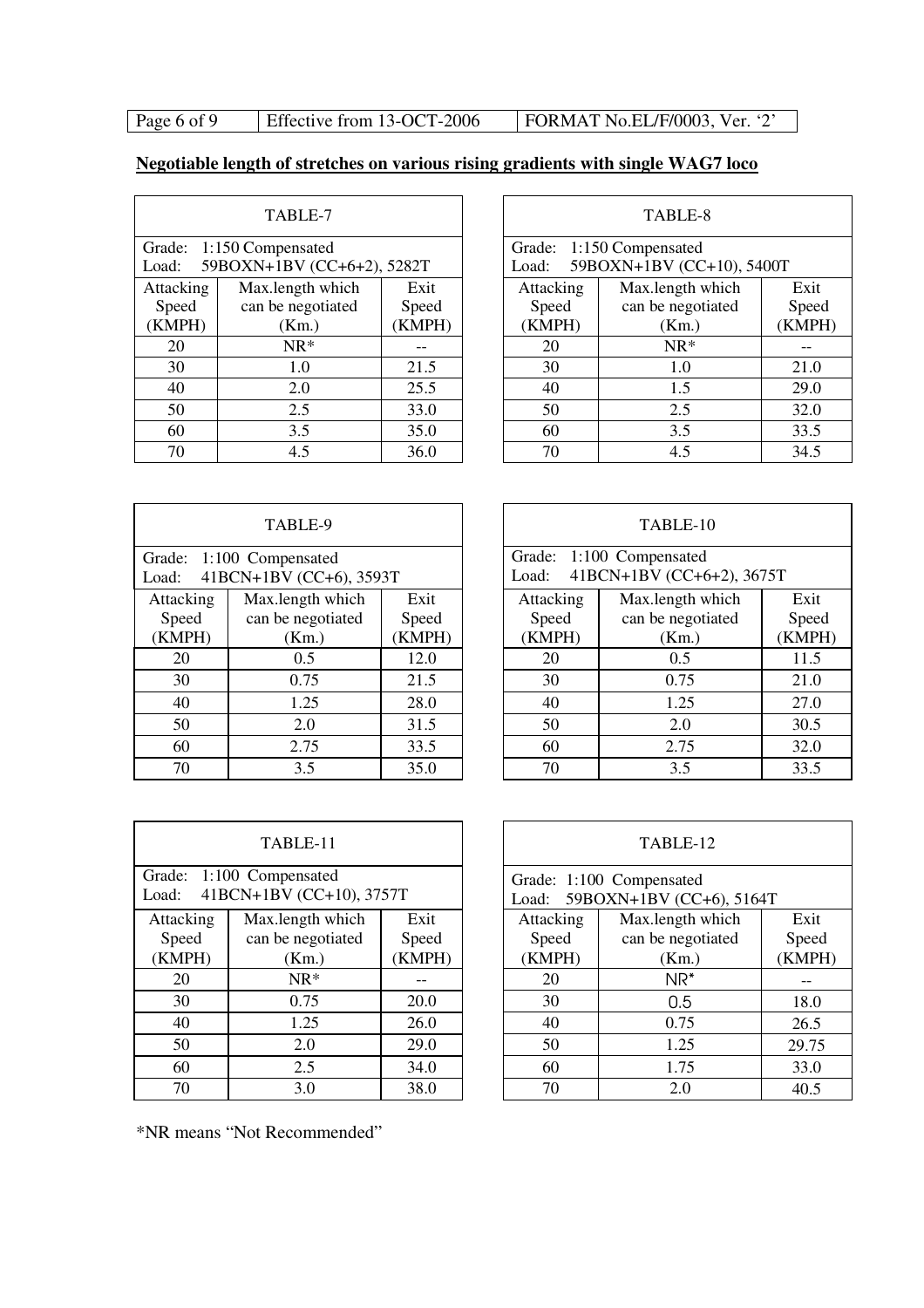## Page 7 of 9 Effective from 13-OCT-2006 FORMAT No.EL/F/0003, Ver. '2'

## **Negotiable length of stretches on various rising gradients with single WAG7 loco**

| TABLE-13  |                            |        |  |  |  |  |
|-----------|----------------------------|--------|--|--|--|--|
|           | Grade: 1:100 Compensated   |        |  |  |  |  |
| Load:     | 59BOXN+1BV (CC+6+2), 5282T |        |  |  |  |  |
| Attacking | Max.length which           | Exit   |  |  |  |  |
| Speed     | can be negotiated          | Speed  |  |  |  |  |
| (KMPH)    | (Km.)                      | (KMPH) |  |  |  |  |
| 20        | $NR*$                      |        |  |  |  |  |
| 30        | 0.5                        | 17.5   |  |  |  |  |
| 40        | 0.75                       | 26.0   |  |  |  |  |
| 50        | 1.25                       | 28.75  |  |  |  |  |
| 60        | 1.75                       | 32.0   |  |  |  |  |
| 70        | 2.0                        | 40.0   |  |  |  |  |

|                                                           | TABLE-13          |        | TABLE-14 |           |                                                       |        |
|-----------------------------------------------------------|-------------------|--------|----------|-----------|-------------------------------------------------------|--------|
| de: 1:100 Compensated<br>59BOXN+1BV (CC+6+2), 5282T<br>d: |                   |        |          | Load:     | Grade: 1:100 Compensated<br>59BOXN+1BV (CC+10), 5400T |        |
| acking                                                    | Max.length which  | Exit   |          | Attacking | Max.length which                                      | Exit   |
| oeed                                                      | can be negotiated | Speed  |          | Speed     | can be negotiated                                     | Speed  |
| MPH)                                                      | (Km.)             | (KMPH) |          | (KMPH)    | (Km.)                                                 | (KMPH) |
| 20                                                        | $NR^*$            |        |          | 20        | $NR*$                                                 |        |
| 30                                                        | 0.5               | 17.5   |          | 30        | 0.5                                                   | 17.0   |
| 40                                                        | 0.75              | 26.0   |          | 40        | 0.75                                                  | 25.5   |
| 50                                                        | 1.25              | 28.75  |          | 50        | 1.25                                                  | 28.0   |
| 60                                                        | 1.75              | 32.0   |          | 60        | 1.75                                                  | 31.5   |
| 70                                                        | 2.0               | 40.0   |          | 70        | 2.0                                                   | 39.5   |

\*NR means "Not Recommended"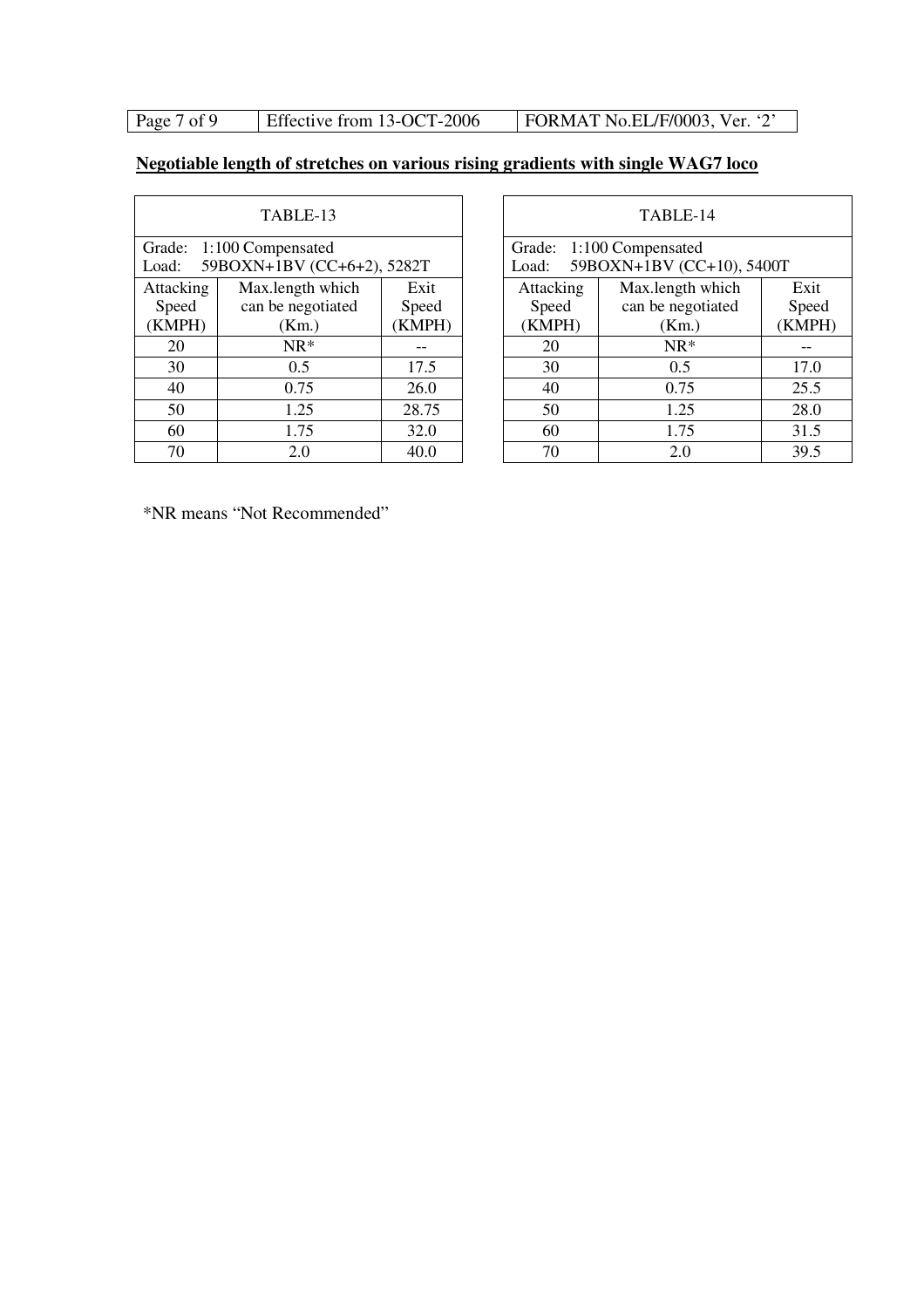| Page 8 of 9 | Effective from 13-OCT-2006 | FORMAT No.EL/F/0003, Ver. '2' |
|-------------|----------------------------|-------------------------------|
|             |                            |                               |

### **Annexure-II Negotiable length of stretches on various rising gradients with single WAG9 Loco**

| TABLE-15  |                        |        |  |  |  |  |
|-----------|------------------------|--------|--|--|--|--|
| Grade:    | 1:200 Compensated      |        |  |  |  |  |
| Load:     | 59BOXN+1BV(CC+6) 5164T |        |  |  |  |  |
| Attacking | Max.length which can   |        |  |  |  |  |
| Speed     | be negotiated          | Speed  |  |  |  |  |
| (KMPH)    | (Km.)                  | (KMPH) |  |  |  |  |
| 20        | 4.0                    | 20.0   |  |  |  |  |
| 30        | 8.0                    | 30.0   |  |  |  |  |
| 40        | 17.0                   | 40.0   |  |  |  |  |
| 50        | 26.0                   | 45.0   |  |  |  |  |
| 60        | 47.0                   |        |  |  |  |  |
| 70        | 48.0                   |        |  |  |  |  |

| TABLE-17  |                          |      |  |  |  |  |
|-----------|--------------------------|------|--|--|--|--|
|           | Grade: 1:200 Compensated |      |  |  |  |  |
| Load:     | 59BOXN+1BV(CC+10) 5400T  |      |  |  |  |  |
| Attacking | Max.length which can     | Exit |  |  |  |  |
| Speed     | be negotiated            |      |  |  |  |  |
| (KMPH)    | (KMPH)                   |      |  |  |  |  |
| 20        | 4.0                      | 20.0 |  |  |  |  |
| 30        | 7.0                      | 29.0 |  |  |  |  |
| 40        | 8.0                      | 36.0 |  |  |  |  |
| 50        | 38.0                     |      |  |  |  |  |
| 60        | 39.0                     |      |  |  |  |  |
| 70        | 21.0                     | 40.0 |  |  |  |  |

| TABLE-19                                                       |                      |        |  |  |  |  |  |
|----------------------------------------------------------------|----------------------|--------|--|--|--|--|--|
| Grade: 1:150 Compensated<br>59BOXN+1BV (CC+6+2) 5282T<br>Load: |                      |        |  |  |  |  |  |
| Attacking                                                      | Max.length which can | Exit   |  |  |  |  |  |
| Speed                                                          | be negotiated        |        |  |  |  |  |  |
| (KMPH)                                                         | (Km.)                | (KMPH) |  |  |  |  |  |
| 20                                                             | 0.5                  | 16.5   |  |  |  |  |  |
| 30                                                             | 1.5                  | 20.0   |  |  |  |  |  |
| 40                                                             | 3.0                  | 21.5   |  |  |  |  |  |
| 50                                                             | 21.0                 |        |  |  |  |  |  |
| 6.5<br>23.5<br>60                                              |                      |        |  |  |  |  |  |
| 70                                                             | 7.5                  | 27.0   |  |  |  |  |  |

| TABLE-15                        |                      |       |           | TABLE-16                  |        |  |
|---------------------------------|----------------------|-------|-----------|---------------------------|--------|--|
| de: 1:200 Compensated           |                      |       |           | Grade: 1:200 Compensated  |        |  |
| 59BOXN+1BV(CC+6) 5164T<br>$d$ : |                      |       | Load:     | 59BOXN+1BV (CC+6+2) 5282T |        |  |
| acking                          | Max.length which can | Exit  | Attacking | Max.length which can      | Exit   |  |
| oeed                            | be negotiated        | Speed | Speed     | be negotiated             | Speed  |  |
| MPH)                            | (Km.)                | KMPH) | (KMPH)    | (Km.)                     | (KMPH) |  |
| 20                              | 4.0                  | 20.0  | 20        | 4.0                       | 20.0   |  |
| 30                              | 8.0                  | 30.0  | 30        | 8.0                       | 30.0   |  |
| 40                              | 17.0                 | 40.0  | 40        | 12.0                      | 38.0   |  |
| 50                              | 26.0                 | 45.0  | 50        | 23.0                      | 40.0   |  |
| 60                              | 28.0                 | 47.0  | 60        | 25.0                      | 42.0   |  |
| 70                              | 30.0                 | 48.0  | 70        | 27.0                      | 43.0   |  |

| TABLE-17                                               |                      |        |           | TABLE-18                                           |        |
|--------------------------------------------------------|----------------------|--------|-----------|----------------------------------------------------|--------|
| de: 1:200 Compensated<br>59BOXN+1BV(CC+10) 5400T<br>d: |                      |        | Load:     | Grade: 1:150 Compensated<br>59BOXN+1BV(CC+6) 5164T |        |
| acking                                                 | Max.length which can | Exit   | Attacking | Max.length which can                               | Exit   |
| oeed                                                   | be negotiated        | Speed  | Speed     | be negotiated                                      | Speed  |
| MPH)                                                   | (Km.)                | (KMPH) | (KMPH)    | (Km.)                                              | (KMPH) |
| 20                                                     | 4.0                  | 20.0   | 20        | 1.0                                                | 12.0   |
| 30                                                     | 7.0                  | 29.0   | 30        | 2.0                                                | 17.0   |
| 40                                                     | 8.0                  | 36.0   | 40        | 3.5                                                | 20.0   |
| 50                                                     | 16.0                 | 38.0   | 50        | 5.5                                                | 20.5   |
| 60                                                     | 20.0                 | 39.0   | 60        | 7.0                                                | 23.5   |
| 70                                                     | 21.0                 | 40.0   | 70        | 8.0                                                | 27.0   |

| TABLE-19                                                 |                      |        |           | TABLE-20                                            |        |
|----------------------------------------------------------|----------------------|--------|-----------|-----------------------------------------------------|--------|
| de: 1:150 Compensated<br>59BOXN+1BV (CC+6+2) 5282T<br>d: |                      |        | Load:     | Grade: 1:150 Compensated<br>59BOXN+1BV(CC+10) 5400T |        |
| acking                                                   | Max.length which can | Exit   | Attacking | Max.length which can                                | Exit   |
| oeed                                                     | be negotiated        | Speed  | Speed     | be negotiated                                       | Speed  |
| MPH)                                                     | (Km.)                | (KMPH) | (KMPH)    | (Km.)                                               | (KMPH) |
| 20                                                       | 0.5                  | 16.5   | 20        | 0.5                                                 | 15.5   |
| 30                                                       | 1.5                  | 20.0   | 30        | 1.5                                                 | 18.5   |
| 40                                                       | 3.0                  | 21.5   | 40        | 3.0                                                 | 19.5   |
| 50                                                       | 5.0                  | 21.0   | 50        | 4.5                                                 | 22.0   |
| 60                                                       | 6.5                  | 23.5   | 60        | 6.0                                                 | 24.0   |
| 70                                                       | 7.5                  | 27.0   | 70        | 7.0                                                 | 27.5   |